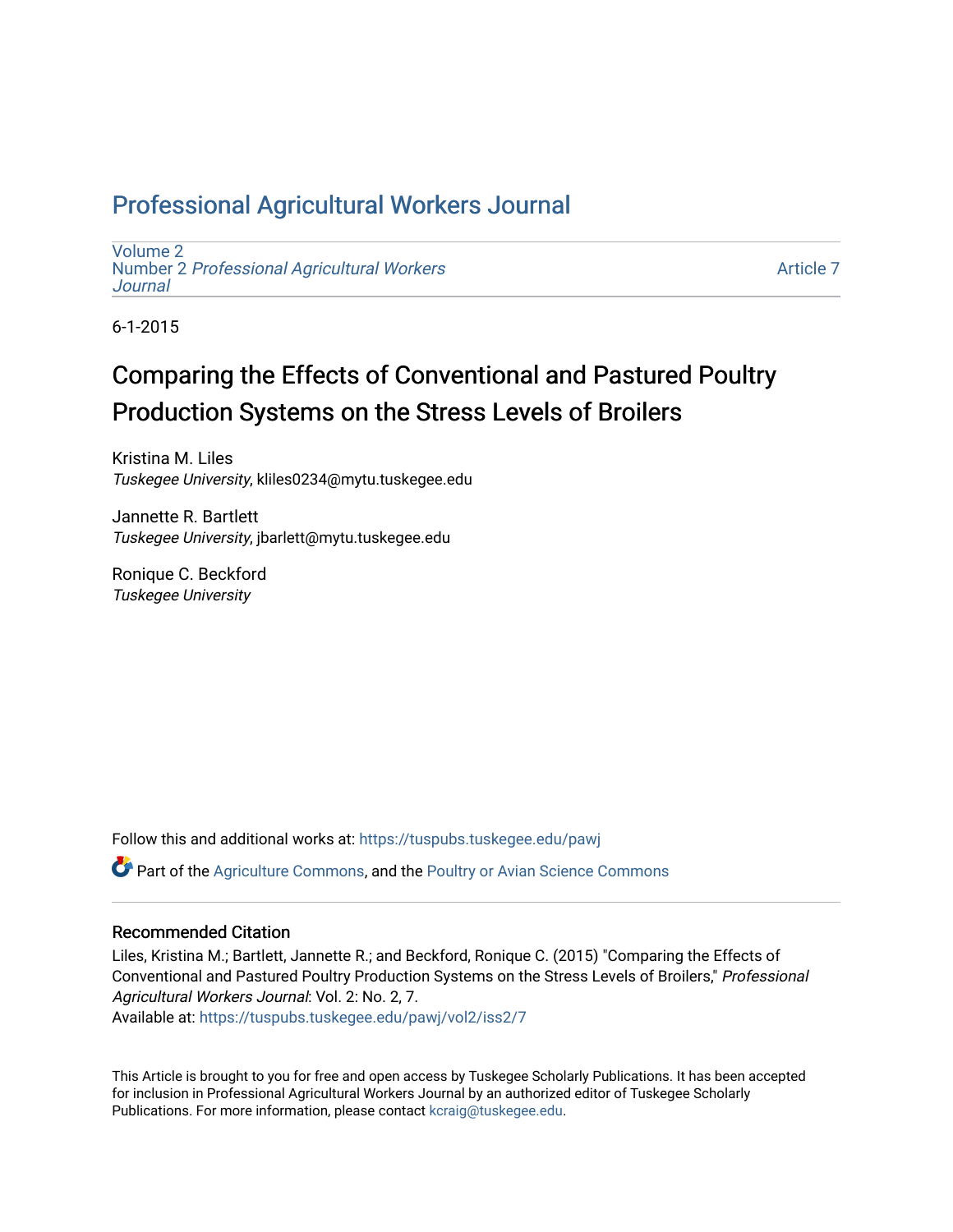## **COMPARING THE EFFECTS OF CONVENTIONAL AND PASTURED POULTRY PRODUCTION SYSTEMS ON THE STRESS LEVELS OF BROILERS**

## $^*$ Kristina M. Liles<sup>1</sup>, Jannette R. Bartlett<sup>1</sup>, and Ronique C. Beckford<sup>1</sup> **1 Tuskegee University, Tuskegee, AL \*Email of lead author: [kliles0234@mytu.tuskegee.edu](mailto:kliles0234@mytu.tuskegee.edu)**

## **Abstract**

The objective of this study was to measure stress levels in broilers raised on a pasture production system (PPS) and a conventional production system (CPS) by evaluating lymphoid organ weights, white blood cell profiles (WBCP), total white blood cell counts (TWBC), and heterophil to lymphocyte ratios (HLR). Broilers were brooded indoors for 3 weeks then divided into 2 groups; one placed on pasture while the other remained indoors. Blood was collected at weeks 3, 5, and 7 via brachial venipuncture. After 49 days, birds were slaughtered and lymphoid organs harvested. Results showed no differences between treatments for lymphoid organs, TWBC, or WBCP. Eosinophils were higher ( $P < 0.05$ ) in CPS (333.33) compared to PPS birds (148.00) at week 5. The HLR was lower ( $P < 0.05$ ) in PPS broilers at week 5 (0.40) than weeks 3 (0.44) and 7 (0.43). The PPS broilers experienced less stress overall than CPS birds.

**Keywords:** Conventional Production System, Broilers, Pasture Production System, Stress

## **Introduction**

The exposure of chickens to stress is an inevitable event in poultry production. When stress levels pass a certain threshold, they can result in distress in the birds and have a negative impact on performance. Elevated stress levels are primarily brought on by conditions in which the birds are contained. Stress can be caused by many factors, for example, climatic stress (extreme environmental temperature and humidity); environmental stress (wet litter, poor ventilation); nutritional stress (insufficient nutrients in feed); physiological stress (rapid growth rate); physical stress (catching, injections, transportation); social stress (overcrowding); psychological stress (fear, rough management); and pathological stress (exposure to infectious agents). Extreme heat and increased stocking densities are two main stressors that have been commonly investigated (Bartlett and Smith, 2003; Heckert et al., 2002; Thaxton et al., 2006; Virden and Kidd, 2009). Because of feathering and lack of sweat glands in poultry, heat loss is limited which can lead to elevated body temperatures. As a result, broilers hyperventilate and take dirt baths in efforts to cool their bodies. Increased stocking density has also raised concerns about animal welfare. This in turn has led to a specified maximum stocking density in certain countries (Guardia et al., 2011).

Blokhuis et al. (2000) stated that outdoor systems can decrease stress conditions and increase bird comfort. This is likely due to the broilers being in a more natural environment. In conventional production systems, broilers raised on litter are exposed to built-up ammonia, dust, dander and debris, which can lead to respiratory problems for the birds, resulting in a decrease in performance qualities (Lay et al., 2011). Other possible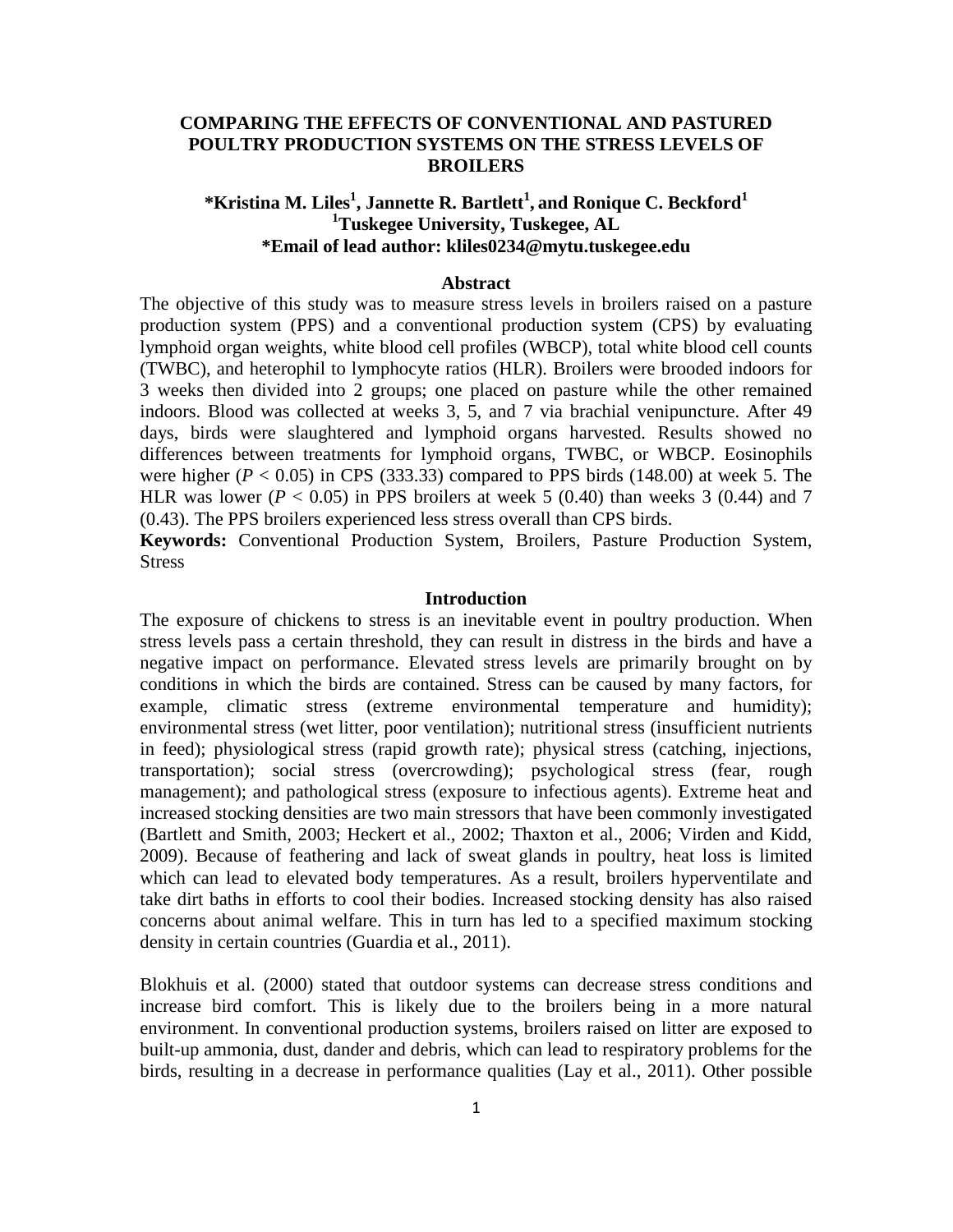stress factors such as extreme temperatures, photoperiod, and light intensity are uncontrollable variables associated with outdoor (pasture, free-range, and organic) poultry production systems (Fanatico et al., 2005; Wang et al., 2009). In addition, predation can potentially be a major issue in outdoor production systems leading to even higher stress levels.

Although the literature suggests that birds reared outdoors are likely to be less stressed, there is still a lack of literature comparing stress based on production systems. Further research is needed evaluating the effects of different production systems on various stress indicators (corticosterone, heterophil to lymphocyte ratio, and lymphoid organ weights). Thus, the objective of this study was to measure stress levels in broilers raised on pasture and conventionally by evaluating lymphoid organ weights, white blood cell profiles (WBCP), total white blood cell counts (TWBC), and heterophil to lymphocyte ratios (HLR).

## **Literature Review**

Increased stress in broilers can be identified through a number of methods. When under duress, corticosteroids, which are hormones produced by the adrenal glands, are released in the blood. Corticosterone is the primary corticosteroid hormone in birds (Virden and Kidd, 2009). Thus, measuring the level of corticosterone in the blood gives a quantitative indication of stress on the birds. Stress levels can also be identified by examining the total and differential white blood cell counts. There are five major types of white blood cells: heterophils, lymphocytes, basophils, eosinophils, and monocytes. Each plays a specific and important role in the immune system, protecting the body from foreign substances and repairing tissues (Campbell, 1995).

Moreover, examining the leukocyte profile provides vital information on the overall health of the bird and the susceptibility of contracting diseases. Heterophils and lymphocytes are the most common white blood cells found in most avian species. The ratio of heterophil to lymphocyte (HLR) has been identified as a reliable indicator of stress (Campbell, 1995; Carlo, 2013; Davis et al., 2008; Heckert et al., 2002). Broilers with elevated corticosterone levels have demonstrated depressed lymphocyte numbers (Glick, 1967; Siegel and Latimer, 1970). This in turn, will result in a higher ratio of heterophils to lymphocytes, resulting in an increased HLR (Siegel, 1995). In addition, the primary (thymus, bursa of fabricius) and secondary (spleen) lymphoid organ weights can be examined and correlated to stress levels. Low lymphocyte numbers are likely due to the regression of lymphoid tissue caused by the presence of corticosterone for prolonged periods (Siegel, 1971). Moreover, several studies have shown decreased lymphoid organ weights in broilers following corticosterone administration (Gross et al., 1980; Puvadolpirod and Thaxton, 2000a; Puvadolpirod and Thaxton, 2000b).

Campo et al. (2008) analyzed the effects of production systems and cold stressors on the HLR. Birds reared with outdoor access had significantly lower HLRs, indicating that these broilers were less stressed than those housed indoors in deep litter. Heckert et al. (2002) investigated the effects of stocking density and perch availability under simulated commercial production conditions on the immune status of broilers. These authors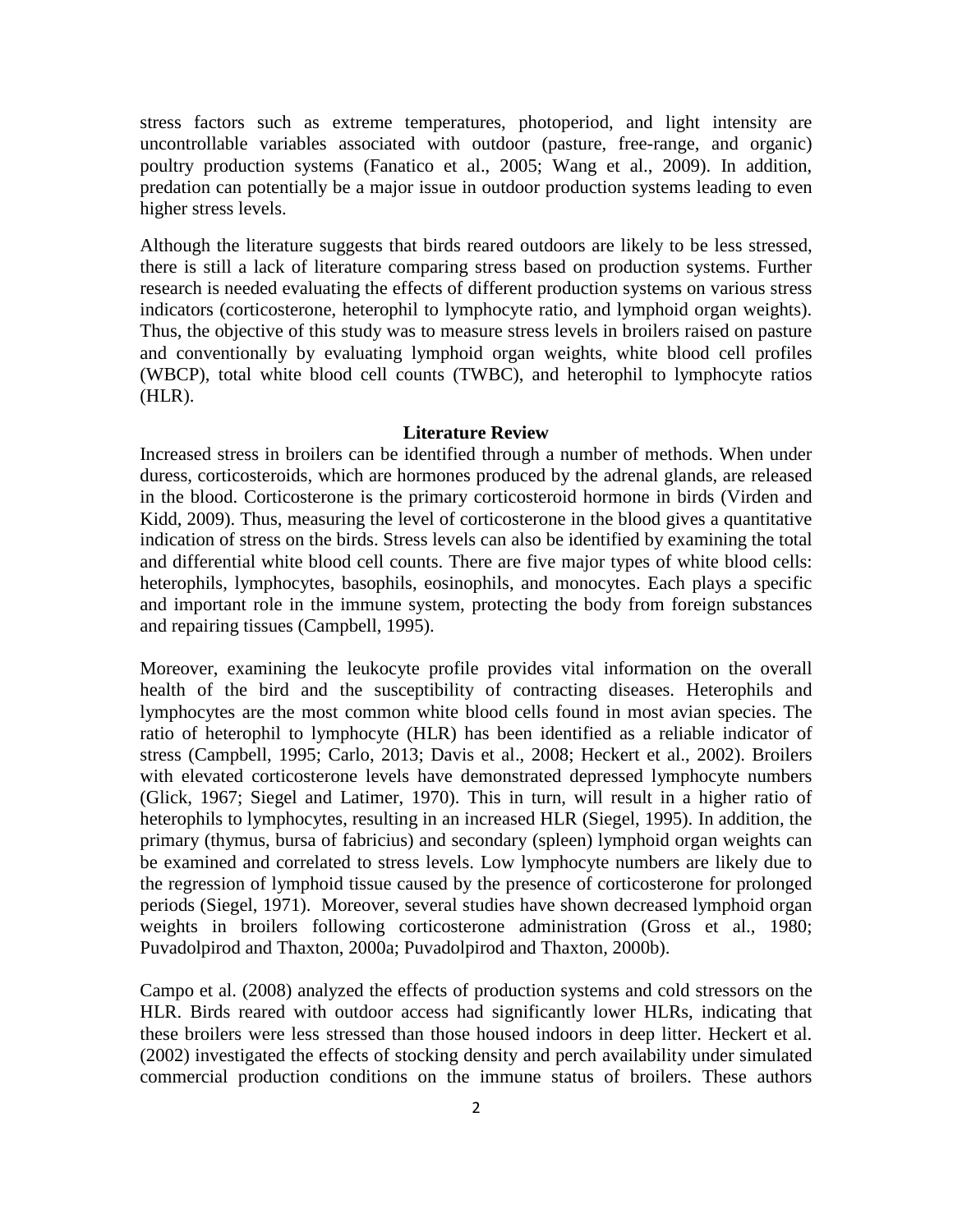evaluated the lymphoid organ weights, HLR, and lymphocyte blastogenesis. Results showed lymphoid organ weights, specifically bursa of fabricius weight, were the best indicator of stress. As stocking density increased, bursa of fabricius weight significantly decreased indicative of increased stress levels. Tong et al. (2014) conducted a study evaluating number of days on pasture and the effect on growth performance, carcass yield, meat quality, and lymphoid organ weights. Birds were kept on pasture for 0, 7, 14, and 21 days. There were no effects on weight of the liver, spleen, and bursa of fabricius. However, thymus weights did show an increasing then decreasing quadratic response to increasing days on pasture.

## **Materials and Methods**

## **Experimental Birds, Diet and Housing**

This research was conducted at the Poultry Unit of the George Washington Carver Agricultural Experimental Station at Tuskegee University in Tuskegee, Alabama 36088. The study was performed during the summer of 2013, from June - August. Three hundred and sixty 1-day-old male Cornish Rock broilers were purchased from Murray McMurray Hatcheries (P.O Box 458, 191 Closz Dr., Webster City, Iowa 50595). Upon arrival, chicks were wing-banded for identification, weighed, and randomly assigned to one of six pens prepared for brooding. Brooding pens were approximately 12 ft x 14 ft (3.66 m x 4.27 m). Each pen contained a 250-Watt infrared fluorescent brooding lamp to provide the chicks with adequate heat. Pens also contained bedding material of wood shavings approximately three inches thick to provide cushioning for the chicks. In addition, chick feeders and drinkers were placed in each pen. A commercial broiler ration, Nutrena NatureWise meat birds crumble feed (P.O. Box 5614, Minneapolis MN, 55440), purchased from H. A. Vaughan Feed Store (106 West Lee Street, Tuskegee, Alabama 36083) was fed to the birds through the duration of the study. Feed and water were provided ad libitum to the birds. Table 1 shows the chemical composition of the feed offered as provided on feed label.

| <b>Macronutrients</b> |               |
|-----------------------|---------------|
| Crude Protein (%)     | 22.0          |
| Lysine $(\%)$         | 1.0           |
| Methionine (%)        | 0.37          |
| Crude Fat (%)         | 2.5           |
| Crude Fiber $(\%)$    | 6.0           |
| Calcium (%)           | $0.9 - 1.4$   |
| Phosphorus $(\%)$     | 0.6           |
| Salt $(\%)$           | $0.25 - 0.65$ |
| Sodium $(\%)$         | $0.15 - 0.22$ |

Table1. Chemical Composition of Diet

\*Chemical composition as listed on label of feed bag

## **Experimental Procedure**

This study utilized two treatments, the pastured poultry production system (PPS) and the conventional production system (CPS). Each treatment was replicated three times (60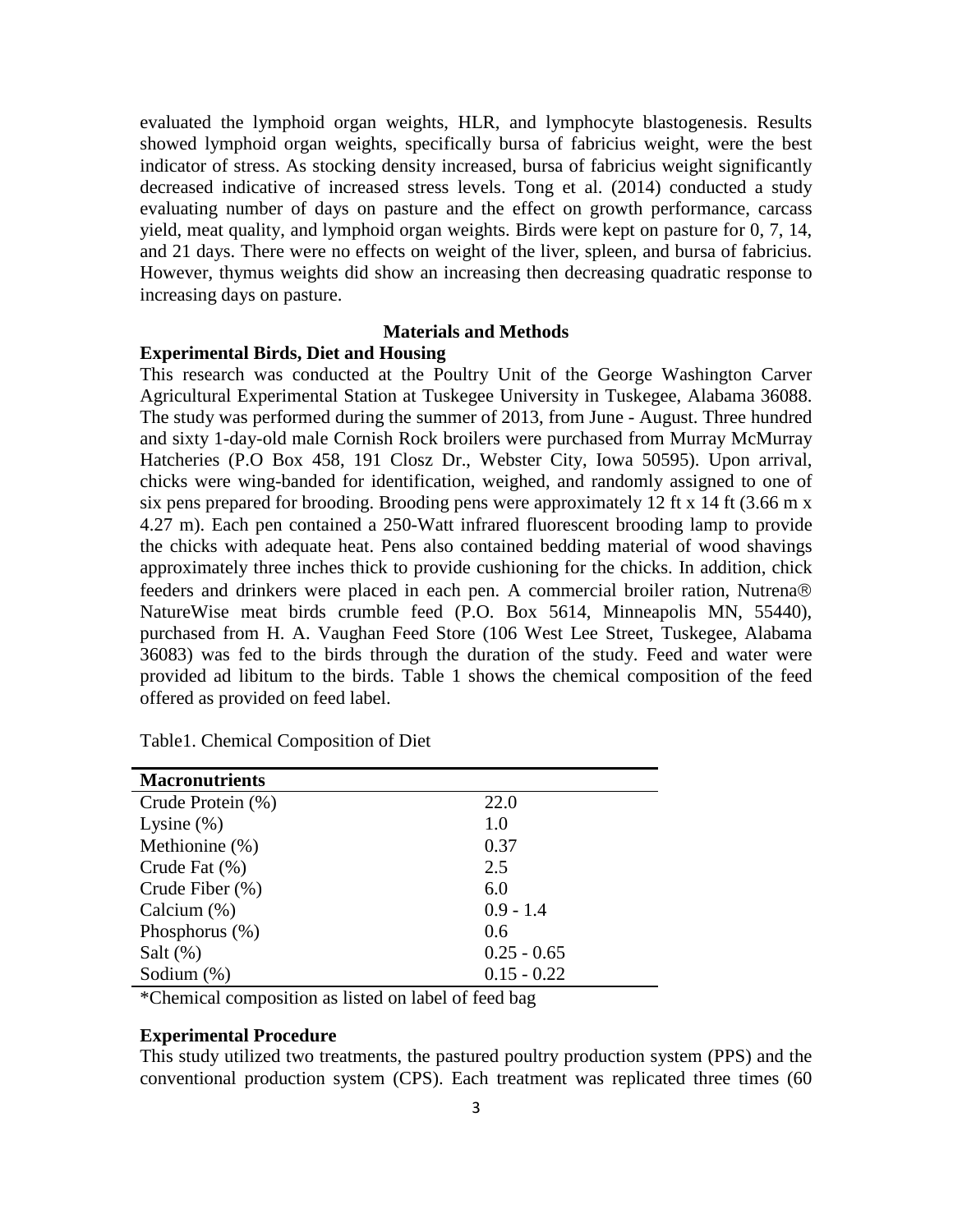birds per replication  $= 180$  birds per treatment  $= 360$  total). The birds were randomly assigned to treatment groups and brooded indoors for three weeks. After brooding, one treatment was moved into three polyvinyl chloride (PVC) pens on pasture while the other treatment remained in three indoor pens. The indoor pens were modified to be similar in size to the PVC pens measuring 10 ft. x 12 ft. (3.05 m x 3.66 m). The PVC pens were approximately 3 ft. high (0.9 m) with wire fencing around all sides. A tarp covered approximately two-thirds of the top of the pen providing shade and shelter for the birds. Access into the PVC pens was available via a top swinging door. All pens were equipped with hanging feeders and automatic drinkers. Weights and feed intake were recorded on a weekly basis. The study was conducted for a total of 49 days.

## **Blood Collection**

At week 3, before the birds were taken out to the pasture pens, approximately 2 mL of blood was collected via brachial venipuncture from five, randomly selected birds from each replication (15 birds per treatment) to get a baseline white blood cell profile. Blood samples were taken again at weeks 5 and 7 from the same 15 birds from each treatment to observe if time on pasture impacted stress levels. Blood samples were collected into K2 EDTA vacutainer tubes. Immediately following blood collection, microscope slides were smeared and taken to a lab at the Tuskegee University School of Veterinary Medicine where they were stained with a Wescor Aerospray 7120 Hematology Slide Stainer using Wright's stain. Total white blood cell count and white blood cell profile were performed using a Nikon light microscope at a magnification of 100X, according to a procedure adapted from Fudge (2000), and heterophil to lymphocyte ratios were then determined.

## **Harvesting Lymphoid Organs**

After final weights were recorded on day 49, feed was removed from all pens in preparation for slaughter and processing on day 50. On the day of slaughter, the birds were weighed to obtain pre-slaughter weights. They were then placed in killing cones, manually decapitated, and exsanguinated. The birds were dipped in 145°F (62°C) water for 30 seconds to loosen the feathers. Feathers were then removed using a batch defeathering machine. The birds were eviscerated and the bursa of fabricius, thymus, and spleen were removed and weighed.

#### **Statistical Analysis**

The experimental design was a completely randomized design (CRD) with two treatments and three replications. Statistical analyses were performed using the General Linear Model procedure of SAS. Analysis of variance (ANOVA) tables were used for determining significant differences.

## **Results and Discussion**

Table 2 shows the weights of the primary and secondary lymphoid organs. No significant differences were found in weights of the lymphoid organs between the CPS and PPS treatments. The results of this study are comparable to those of Tong et al. (2014) who found no effects on liver, spleen and bursa of fabricius when observing free-range broilers kept on pasture for 0, 7, 14, and 21 days. In the current study, the broilers were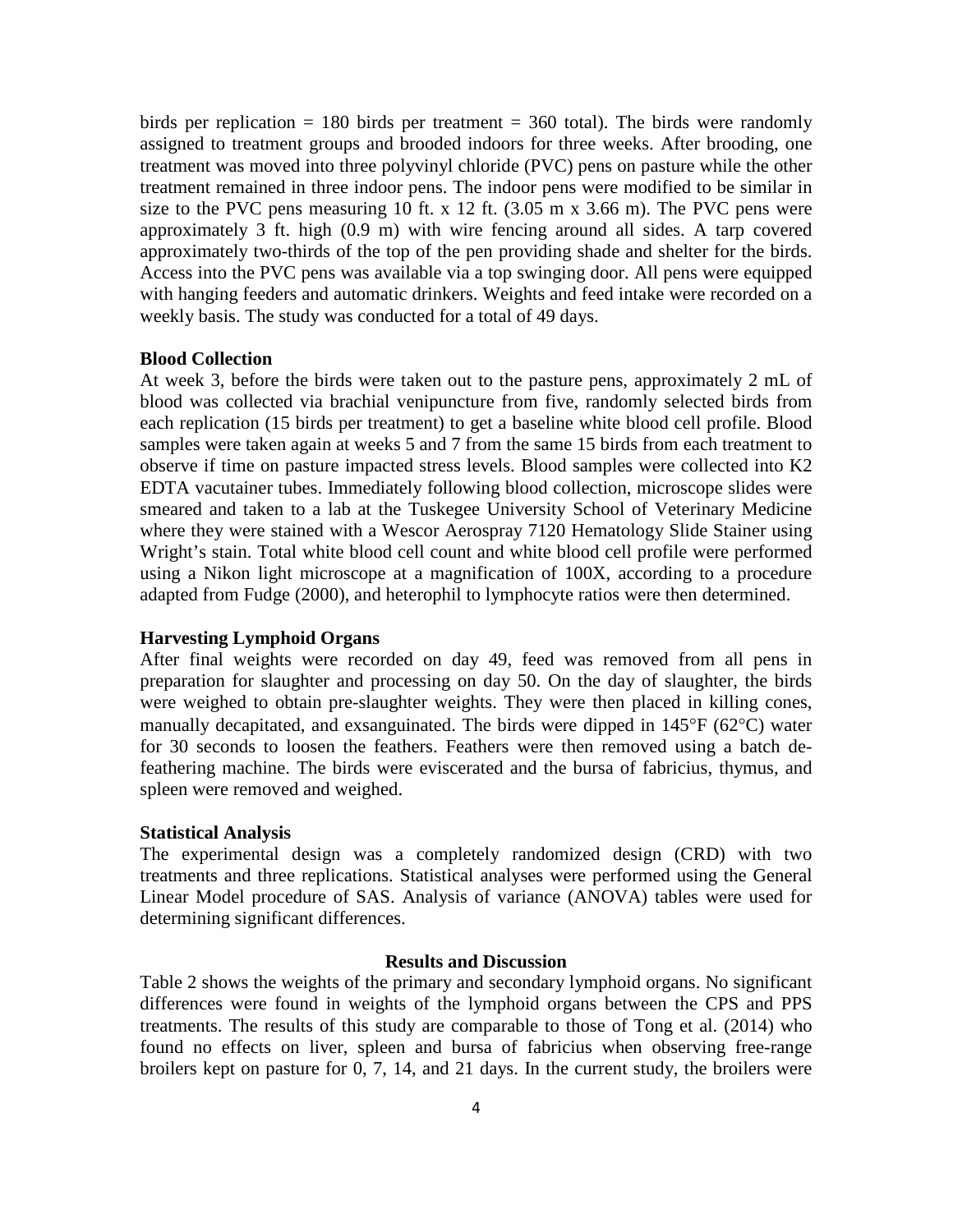on pasture for 28 days. Previous reports have suggested that outdoor production systems can decrease stress conditions and increase bird comfort (Blokhuis et al., 2000), due to the birds being in a more natural environment where they are exposed to fresh air and sunshine. However, this was not reflected in the results of the current study since the conventionally produced birds showed similar results.

Lymphoid organs Treatments (%) CPS PPS Thymus  $0.30 \pm 0.01$   $0.32 \pm 0.01$ Bursa of Fabricius  $0.14 \pm 0.01$   $0.13 \pm 0.01$ Spleen  $0.11 \pm 0.01$   $0.10 \pm 0.01$ 

Table 2. Primary and Secondary Lymphoid Organ Weights of Broilers Reared on Pasture and Conventional Production Systems

CPS=conventional production system, PPS=pasture production system

Table 3 provides the WBCP of broilers based on treatment. None of the white blood cells were found to be significantly higher based on treatments, however, it should be noted that the eosinophils were higher in broilers reared in the CPS (261.33) compared to those in the PPS (150.67). Eosinophils function in numerous inflammatory processes, especially allergic reactions and disorders (Campbell, 1995). Thus, eosinophils would be expected to be higher among CPS broilers where birds are said to be more exposed to stressors. Although no similar studies were found evaluating the WBCP based on production systems, the literature revealed studies comparing breeds and season. This current study was conducted during the summer months; therefore, there could be some connections to the heat of summer and the way the birds responded. Rajkumar et al. (2011) evaluated stress parameters in normal neck and naked neck broilers during the winter and summer. HLR, basophil, and eosinophil concentrations were found to be higher ( $P < 0.05$ ) during the summer and among normal neck birds indicating that these birds were under stress.

The WBCP based on time is reported in Table 4. No significant differences were found among the different time periods (weeks 3, 5, and 7). However, significant differences were found between treatments for eosinophils at week 5, after being on pasture for 2 weeks. Because eosinophils function in inflammatory processes, such as allergic reactions and disorders (Campbell, 1995), the cell count tend to be higher in the CPS treatment. This is because the birds are more exposed to stressors like dust and dander compared to the PPS treatment where birds are reared outdoors in fresh air. In contrast, Abdi-Hachesoo et al. (2011) reported no effects on hematological parameters when comparing 8-week old male chickens of two different breeds, but the authors did not specify the type of production system used. However, white blood cell counts in the present study were similar to those found by Abdi-Hachesoo et al. (2011). In the present study, basophils were not found on blood smears at weeks 5 and 7, therefore, no values are shown. This is not uncommon because basophils make up less than 0.5% of white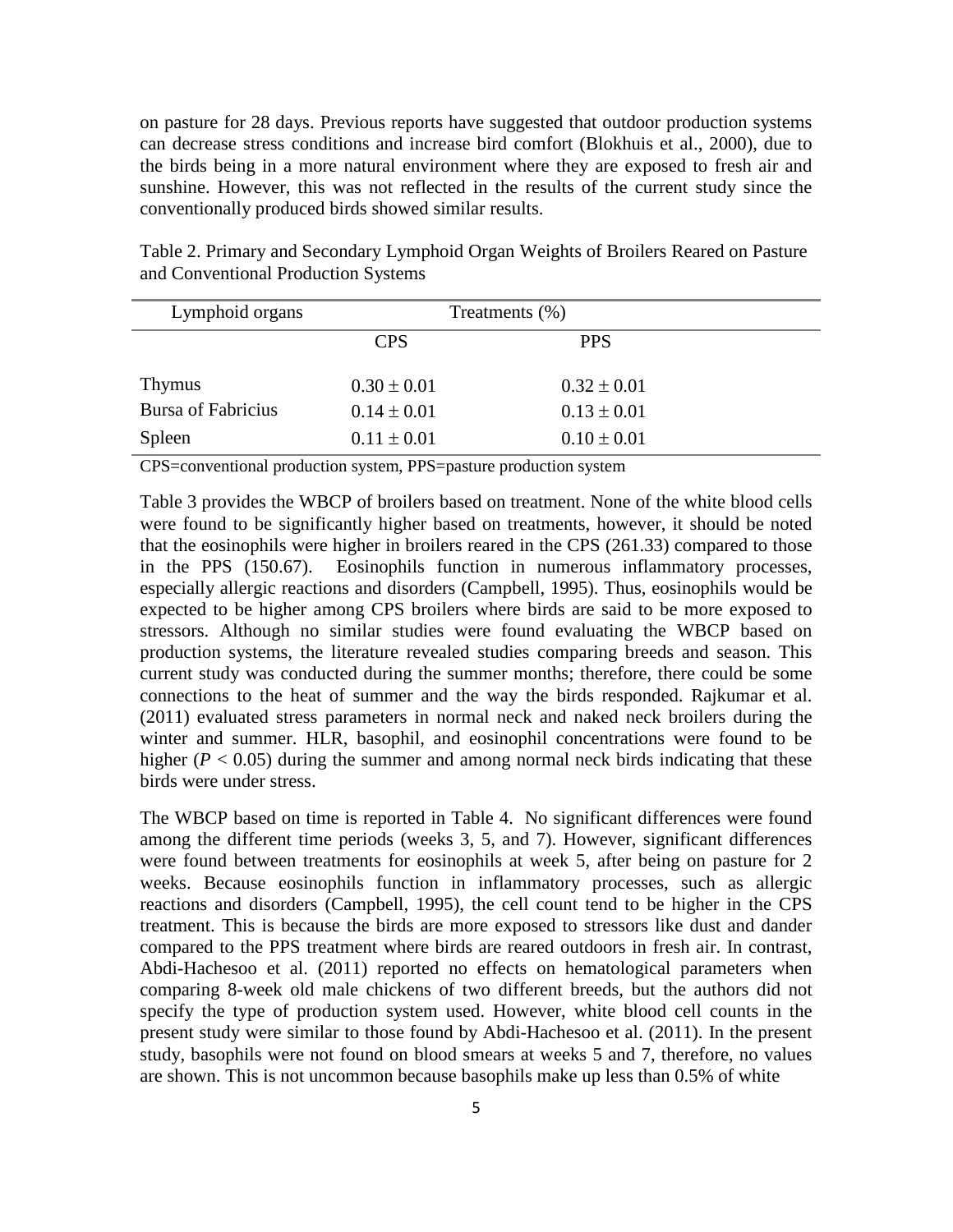| Leukocytes  | Treatments       |       |                    |       |
|-------------|------------------|-------|--------------------|-------|
|             | <b>CPS</b>       |       | <b>PPS</b>         |       |
|             | Number of Cells  | (% )  | Number of Cells    | (% )  |
| <b>TWBC</b> | $14,705 \pm 392$ |       | $14,546 \pm 392$   |       |
| Basophil    | $3.55 \pm 2.51$  | 0.02  | $0.00 \pm 2.51$    | 0.00  |
| Eosinophil  | $261.33 \pm 30$  | 1.84  | $150.67 \pm 30$    | 1.04  |
| Heterophil  | $4,412 \pm 142$  | 29.99 | $4,071.11 \pm 142$ | 28.60 |
| Lymphocyte  | $9,652 \pm 229$  | 65.53 | $9,768 \pm 229$    | 67.71 |
| Monocyte    | $376 \pm 130$    | 2.62  | $556 \pm 130$      | 2.65  |

Table 3. White Blood Cell Profile of Broilers Raised on Pasture and Conventional Production Systems

CPS=conventional production system, PPS=pasture production system TWBC-total white blood cell count; %- percent of TWBC

blood cells. Moreover, because this cell type is relatively rare, basophils may not be on every slide (Histology Lab Manual, 2008).

Table 5 shows the HLR at weeks 3, 5, and 7 for each treatment. Differences were not significant between treatments; however, differences were significant based on time for the PPS broilers. After two weeks on pasture, the HLR decreased indicating that birds were less stressed than before they were put on pasture. Interestingly, stress levels increased after being on pasture for four weeks. This could be the result of weather and/or predation issues. During the last four weeks of the study (weeks 4 to 7) on pasture, temperatures averaged between 75-80°F (24-27°C) (Weather History of Tuskegee, Alabama (2013), which exceeds the thermoneutral zone of  $64-75^{\circ}F$  (18-24 $^{\circ}C$ ) for chickens (Bell and Weaver, 2002). As a result, the broilers may have experienced more stress during the last two weeks. It should also be noted that the PPS birds were attacked by a predator on one occasion which could have caused an elevation in the levels of the stress hormone, corticosterone, which may have depressed lymphocyte production causing an increase in the HLR in the birds.

Although not significant, the CPS birds showed the same trend as the PPS birds. This indicates that if high environmental temperature was the problem, then it was also hot for the birds in the conventional system. Henry (2002) stated that broilers perform best at 70°F (21°C). Although not significant, it is noteworthy that broilers reared conventionally showed higher HLRs overall than those reared on pasture. The results from this study are supported by Campo et al. (2008), who reported that hens with outdoor access were less stressed than those without outdoor access. Blokhuis et al. (2000) also stated that outdoor access can decrease stress levels in broilers.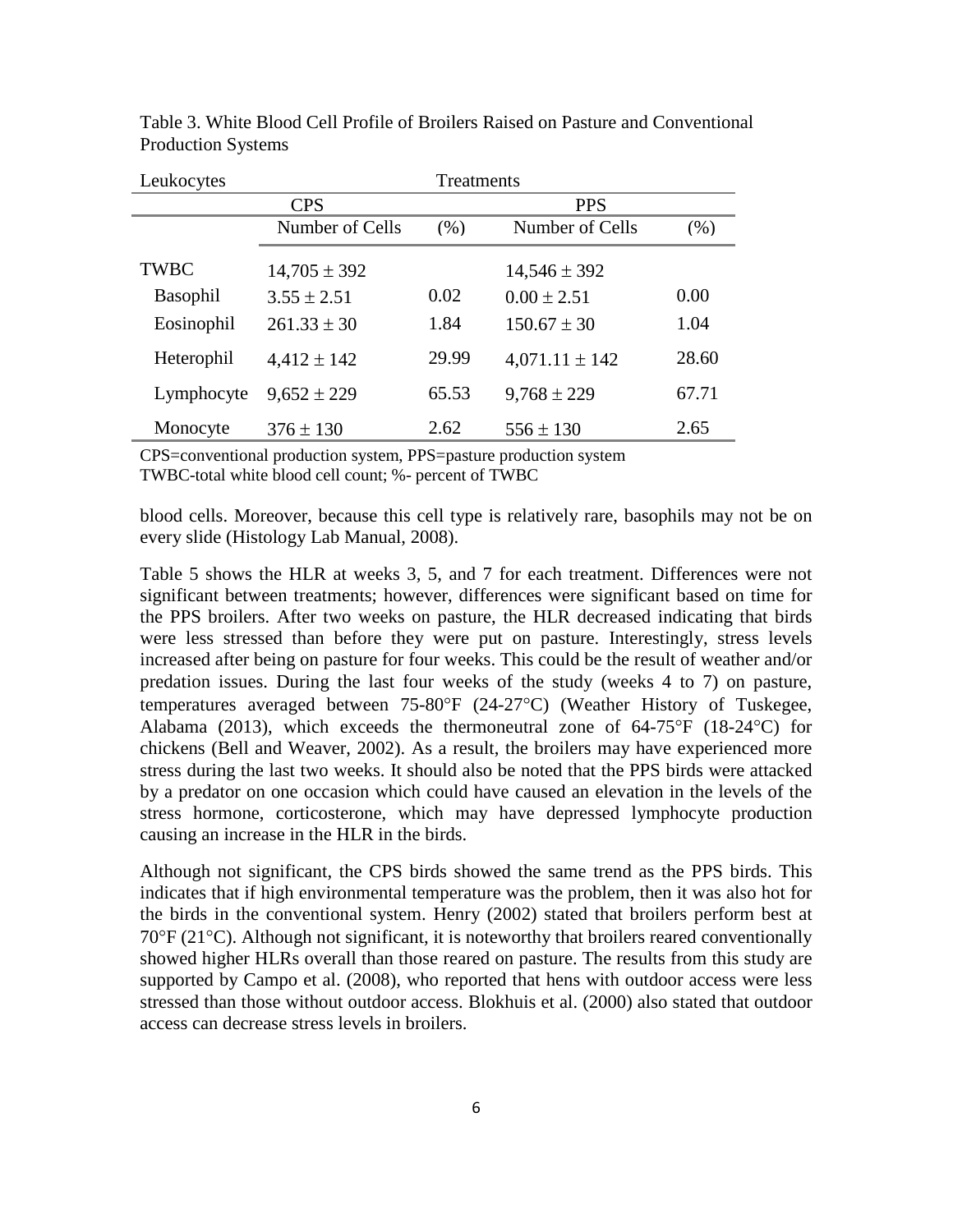| Leukocyte Profile | Treatments               |       |                      |        |
|-------------------|--------------------------|-------|----------------------|--------|
|                   | <b>CPS</b><br><b>PPS</b> |       |                      |        |
|                   | Number of Cells          | (% )  | Number of Cells      | $(\%)$ |
| <b>TWBC</b>       |                          |       |                      |        |
| Week 3            | $13,600 \pm 963$         |       | $12,227 \pm 963$     |        |
| Week 5            | $14,800 \pm 529$         |       | $14,933 \pm 529$     |        |
| Week 7            | $15,733 \pm 422$         |       | $14,533 \pm 422$     |        |
| <b>Basophil</b>   |                          |       |                      |        |
| Week 3            | $10.67 \pm 7.54$         | 0.07  | $0.00 \pm 7.54$      | 0.00   |
| Week 5            |                          |       |                      |        |
| Week 7            |                          |       |                      |        |
| Eosinophil        |                          |       |                      |        |
| Week 3            | $275 \pm 52$             | 2.13  | $172 \pm 52$         | 1.20   |
| Week 5            | $333 \pm 57^{\circ}$     | 2.27  | $148 \pm 57^{\rm b}$ | 1.00   |
| Week 7            | $176 \pm 46$             | 1.13  | $132 \pm 46$         | 0.93   |
| Heterophil        |                          |       |                      |        |
| Week 3            | $4,125 \pm 236$          | 30.27 | $3,984 \pm 236$      | 29.53  |
| Week 5            | $4,237 \pm 270$          | 28.67 | $4,007 \pm 270$      | 26.93  |
| Week 7            | $4,873 \pm 228$          | 31.00 | $4,223 \pm 228$      | 29.33  |
| Lymphocyte        |                          |       |                      |        |
| Week 3            | $8,747 \pm 351$          | 64.33 | $9,135 \pm 351$      | 65.87  |
| Week 5            | $9,848 \pm 465$          | 66.47 | $10,341 \pm 465$     | 69.27  |
| Week 7            | $10,360 \pm 364$         | 65.80 | $9,827 \pm 364$      | 68.00  |
| Monocyte          |                          |       |                      |        |
| Week 3            | $424 \pm 380$            | 3.20  | $987 \pm 380$        | 3.40   |
| Week 5            | $381 \pm 61$             | 2.60  | $437 \pm 61$         | 2.80   |
| Week 7            | $324 \pm 58$             | 2.07  | $245 \pm 58$         | 1.73   |

Table 4. White Blood Cell Profile of Broilers Based on Treatment and Time

CPS=conventional production system, PPS=pasture production system

TWBC-total white blood cell count; %-percent of TWBC

Columns with different superscripts indicate significant difference at *P < 0.05*.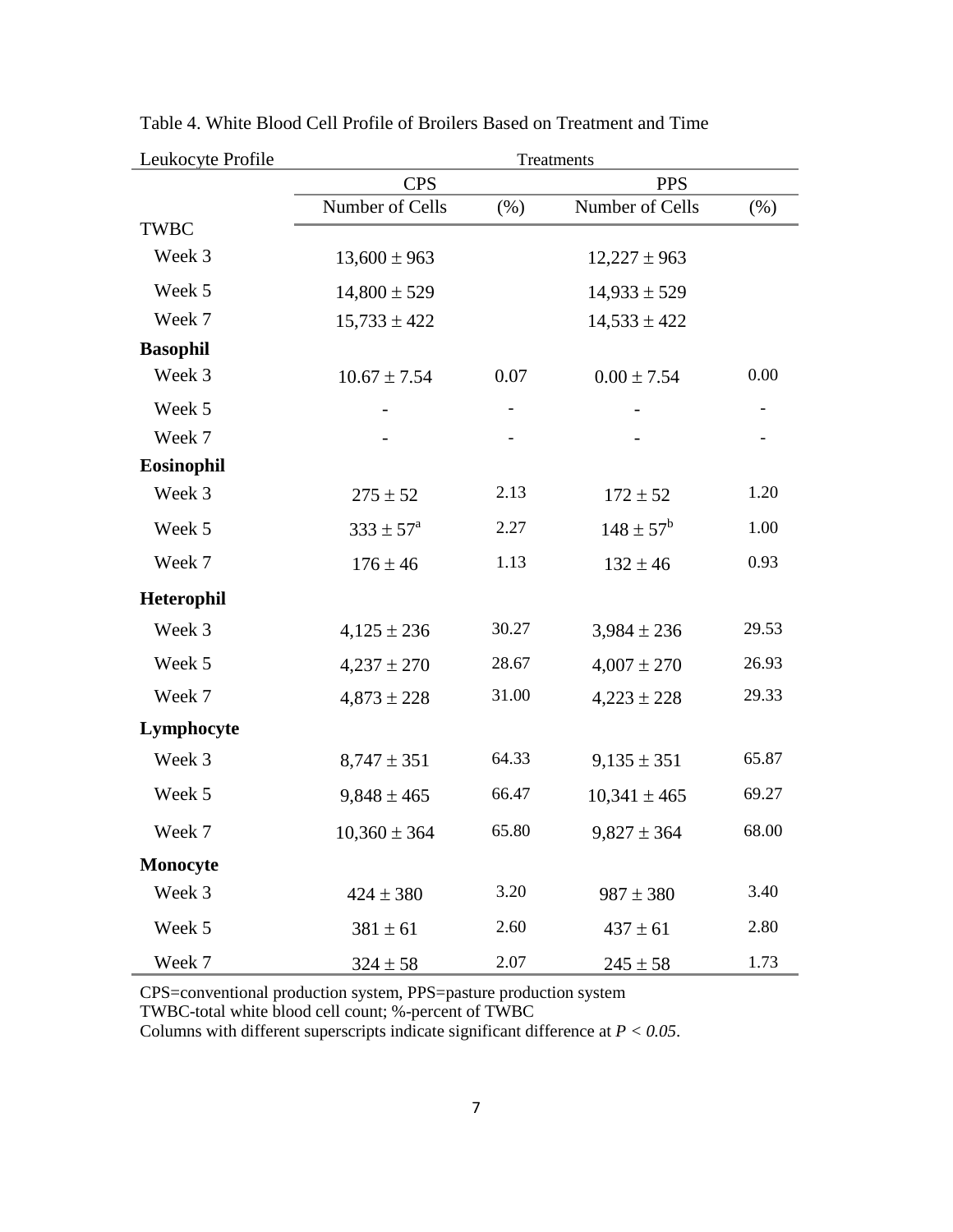| Heterophil to Lymphocyte Ratio |                   |                         |  |  |
|--------------------------------|-------------------|-------------------------|--|--|
| Weeks                          | <b>Treatments</b> |                         |  |  |
|                                | <b>CPS</b>        | <b>PPS</b>              |  |  |
| 3                              | $0.48 \pm 0.03$   | $0.44 \pm 0.03^{\circ}$ |  |  |
| 5                              | $0.45 \pm 0.03$   | $0.40 \pm 0.03^b$       |  |  |
|                                | $0.48 \pm 0.03$   | $0.43 \pm 0.03^{\circ}$ |  |  |
| Overall (wks 3-7)              | $0.47 \pm 0.03$   | $0.42 \pm 0.03$         |  |  |

Table 5. Heterophil to Lymphocyte Ratio of Broilers Raised on Pasture and Conventional Production Systems

CPS=conventional production system, PPS=pasture production system

Columns with different superscripts indicate significant difference at *P < 0.05*

Differences may exist when using HLR or lymphoid organ weights in assessing stress because of the sensitivity to specific stressors. Studies have shown that different stress identifiers are more accurate for different stressors (Gross and Siegel, 1983; Vleck et al., 2000). Thus, more research should be done in efforts to appropriately and accurately match stressors with stress identifiers.

## **Conclusion**

Based on the results of this study, birds in both the PPS and CPS treatments exhibited the same level of stress indicators throughout the study. There were no differences in lymphoid organ weights. The white blood cell profile also showed no differences based on treatments. However, differences were observed for the white blood cell profile based on time. After being on pasture for 2 weeks, CPS broilers had a higher eosinophil count than that of PPS broilers. Differences were also identified in pasture broilers based on time for HLRs. Although no significant differences were found between the two treatments, it is noteworthy to mention that the pasture raised broilers were less stressed overall than the conventional broilers. Further research should be conducted to compare different stress identifiers to determine if specific identifiers are more accurate with specific stress types.

#### **Acknowledgements**

The authors would like to thank the George Washington Carver Agricultural Experiment Station, Tuskegee AL, for providing the resources for the implementation of this project. This work was also supported by the USDA National Institute of Food and Agriculture, Evans-Allen Project (Accession #211872).

## **References**

Abdi-Hachesoo, B., A. Talebi, and S. Asri-Rezaei. (2011). Comparative Study on Blood Profiles of Indigenous and Ross-308 broiler breeders. *Global Vet* 7(3): 238-241.

Bartlett, J. R. and M. O. Smith. (2003). "Effects of Different Levels of Zinc on the Performance and Immunocompetence of Broilers under Heat Stress." *Poultry Science* 82(10):1580-1588.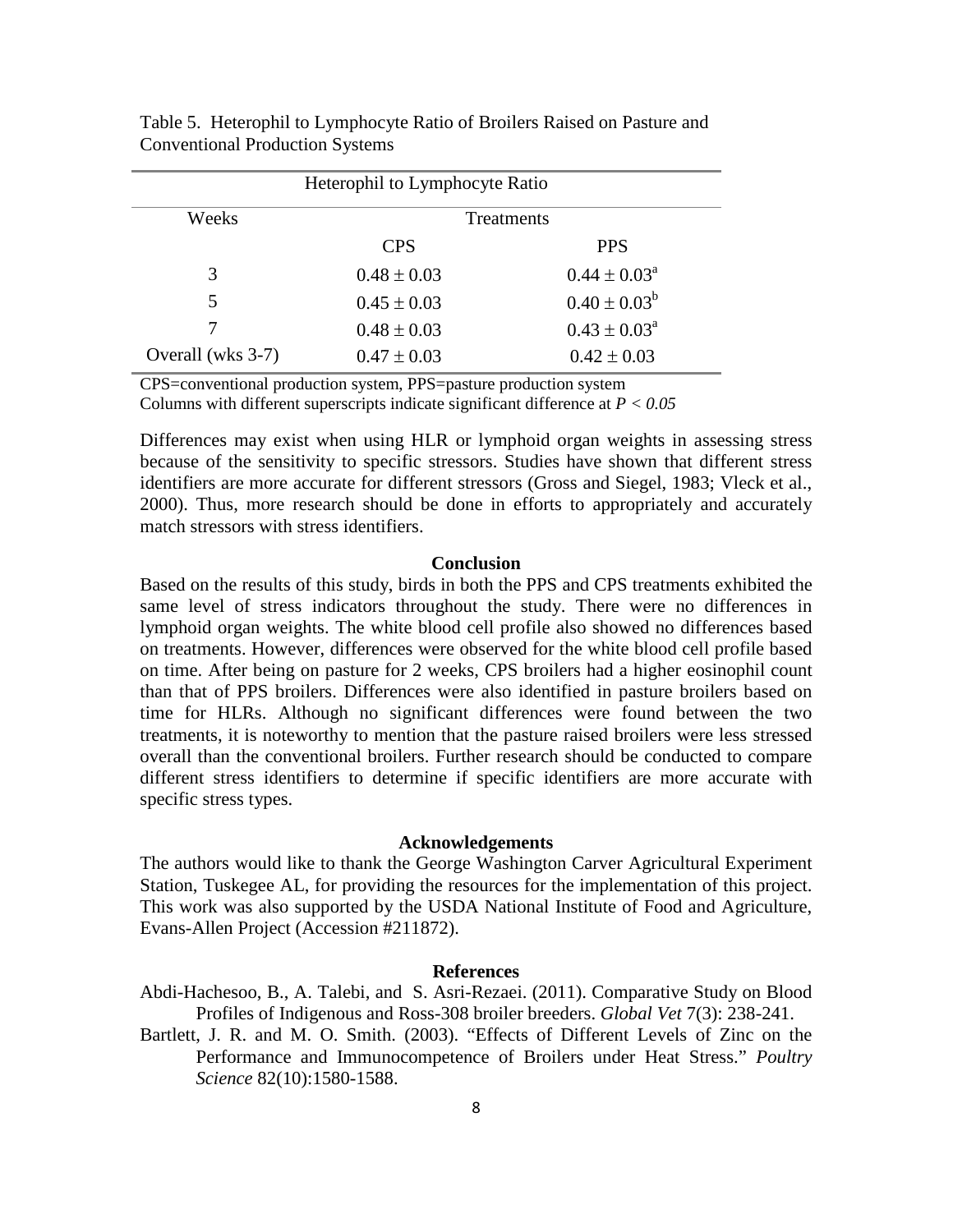- Bell, D. D., and W. D. Weaver. (2002). *Commercial Chicken Meat and Egg Production.*5<sup>th</sup> ed. Springer Science+Business Media, New York.
- Blokhuis, H., E. Ekkel, S. Korte, H. Hopster, and C. Van Reenen. (2000). Farm Animal Welfare Research in Interaction with Society. *Veterinary Quarterly* (22):217–222.
- Campbell, T. W. (1995). *Avian Hematology and Cytology* (No. Ed. 2). Iowa State University Press.
- Campo, J. L., M. T. Prieto, and S. G. Davila. (2008). "Effects of Housing System and Cold Stress on Heterophil-to-Lymphocyte Ratio, Fluctuating Asymmetry, and Tonic Immobility Duration of Chickens." *Poultry Science* 87(4):621-626.
- Carlo, M. (2013). Evaluating the Effects of Capture and Handling Time on Plasma Corticosterone and Heterophil /Lymphocyte Ratios in the Tufted Titmouse (*Baeolophus bicolor).*  http://www.coplac.org/publications/metamorphosis/metamorphosis.php?a=Fall20 13&p=1&c=ns&s=title&o=ASC [Retrieved July 14, 2014].
- Davis, A. K., D. L. Maney, and J. C. Maerz. (2008). "The Use of Leukocyte Profiles to Measure Stress in Vertebrates: A Review for Ecologists." *Functional Ecology* 22(5):760-772.
- Fanatico, A. C., P. B. Pillai, L. C. Cavitt, C. M. Owens, and J. L. Emmert. (2005). "Evaluation of Slower-Growing Broiler Genotypes Grown With and Without Outdoor Access: Growth Performance and Carcass Yield." *Poultry Science* 84(8):1321-1327.
- Fudge, A. M. (2000). Laboratory Medicine Avian and Exotic Pets. Lab Manual. pp 9-15.
- Glick, B. (1967). "Antibody and Gland Studies in Cortisone and ACTH-injected Birds." *The Journal of Immunology* 98(5):1076-1084.
- Gross, W. B., and H. S. Siegel. (1983). "Evaluation of the Heterophil/Lymphocyte Ratio as a Measure of Stress in Chickens." *Avian Diseases* 27:972-979.
- Gross, W. B., P. B. Siegel, and R. T. DuBose. (1980). "Some Effects of Feeding Corticosterone to Chickens." *Poultry Science* 59(3):516-522.
- Guardia, S., B. Konsak, S. Combes, F. Levenez, L. Cauquil, J. F. Guillot, C. Moreau-Vauzelle, M. Lessire, H. Juin, and I. Gabriel. (2011). "Effects of Stocking Density on the Growth Performance and Digestive Microbiota of Broiler Chickens." *Poultry Science* 90(9):1878-1889.
- Heckert, R. A., I. Estevez, E. Russek-Cohen, and R. Pettit-Riley. (2002). "Effects of Density and Perch Availability on the Immune Status of Broilers." *Poultry Science* 81(4):451-457.
- Henry, R. (2002). "Organic Poultry-Eggs." *Maritime Certified Organic Growers-Organic Profiles*.

[http://www.agmrc.org/media/cms/poultrymeatprofile\\_49D62B5CC0295.pdf.](http://www.agmrc.org/media/cms/poultrymeatprofile_49D62B5CC0295.pdf)

- Histology Lab Manual. (2008). "Cellular Components of Blood" <http://ect.downstate.edu/courseware/histomanual/cellblood.html> [December 18, 2014].
- Lay, D. C., R. M. Fulton, P. Y. Hester, D. M. Karcher, J. B. Kjaer, J. A. Mench, B. A. Mullens, R. C. Newberry, C. J. Nicol, N. O. O'Sullivan, and R. E. Porter. (2011). "Hen Welfare in Different Housing Systems." *Poultry Science* 90(1): 278-294.